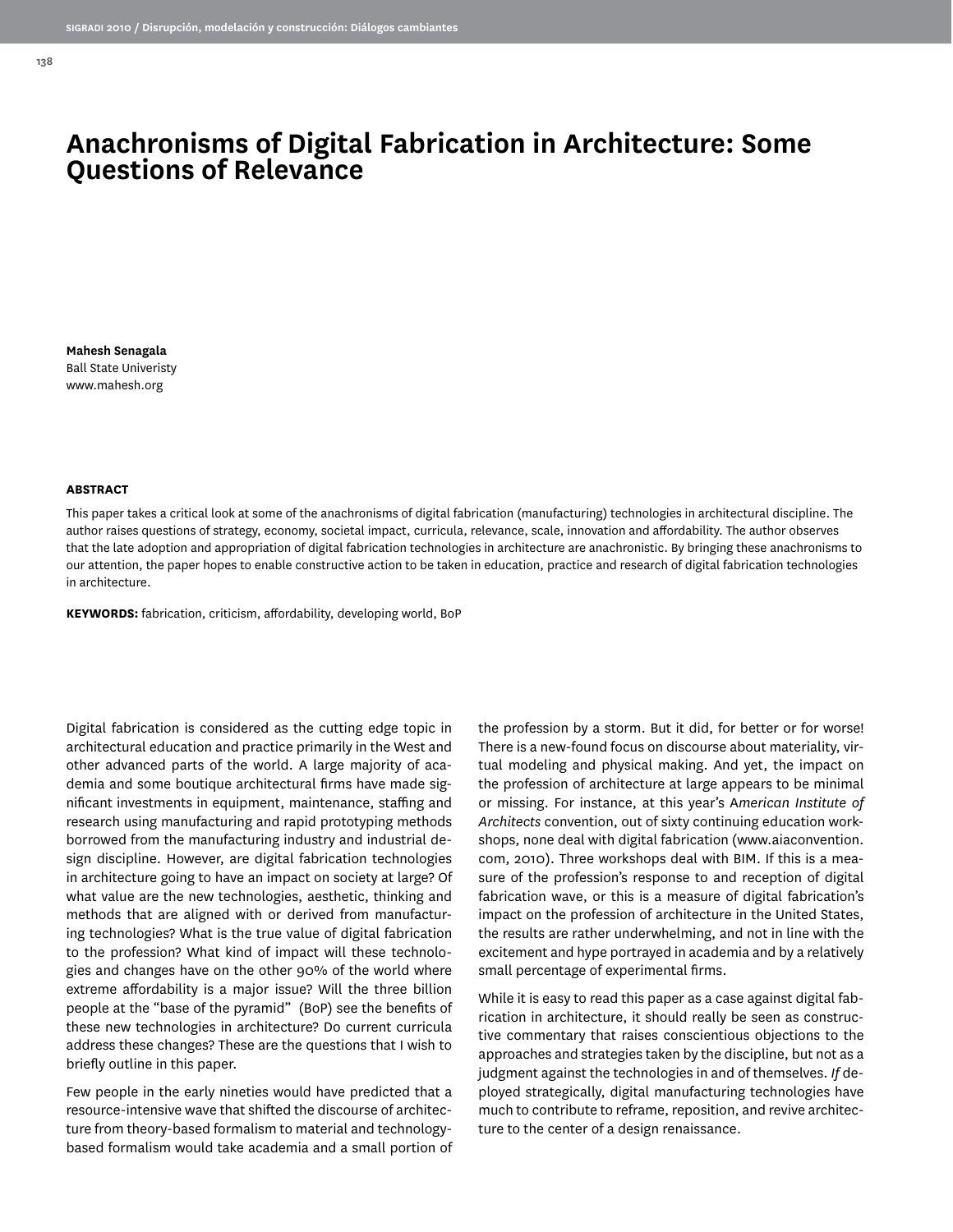## **What is Anachronism?**

Merriam Webster dictionary defines anachronism as "the state or condition of being chronologically out of place." In anachronism there is an incongruity between the epoch and phenomena. I use the word to mostly describe conditions, discourses, thoughts, actions and phenomena that are a few decades too late, and, I argue, inappropriate responses for the times. By embracing material practices that come with digital fabrication, architects are essentially embracing industrial design, and regain the ground that architecture lost to industrial design (Verganti, 2009) not too long ago. Surely, as Bruce Mau said, "If automotive design were advancing at the rate of architecture, our cars would still be made of wood" (Mau 2004). But catching up with technology should also mean catching up with business and innovation practices of the marketplace of the day, without which there is little possibility of positive impact on society.

## **Anachronism of Economy: Close the Barn Door after the Horse Has Bolted?**

The manufacturing industry has been in doldrums in the United States and the West for the past three decades as manufacturing has substantially declined in the West and moved off shore to India, China and elsewhere in the world. The US Department of Labor projects the following about auto manufacturing industry for the next decade: "Continued productivity improvements and foreign outsourcing of parts production will cause employment to decline over the next decade … Overall wage and salary employment in the motor vehicle and parts manufacturing industry is expected to decline by 16 percent over the 2008-18 period, compared with 11 percent growth for all industries combined" (US DOL, 2010). It is an irony that digital fabrication technologies percolate into architectural discipline nearly five decades after they *peaked*  in the West. Perhaps this is an opportunity, not a problem, some might argue. With all the unemployed labor force sitting idle, all the machinery waiting to be sold as scrap, is it not an opportunity to be exploited? Is it not possible to leverage low labor costs of mass production or mass customization by moving the actual job of manufacturing abroad while keeping the ideation and innovation in the West? Perhaps it is an opportunity. But, there is no evidence that such issues are being actively explored in the architectural curricula or architectural profession today. The way architecture has been appropriating these new technologies is incongruous with the way the world economy operates today.

In comparison to manufacturing industry or our academic close cousins in industrial design or engineering departments, architecture schools have always struggled to acquire resources such as personnel, software, hardware and equipment. Architecture schools enjoy some of the smallest budgets on a given university campus. Efficiency, automation, speed, optimization, quality control, lean production and other similar issues dominate the discourses of manufacturing industry. Idle equipment is seen in the industry as a wasted resource, which not only loses value through depreciation, but also by not producing enough to justify cost of operations. The architectural world is replete with small, often obtusely elite boutique projects with slim profit margins, if any. What good is a rocket if you only want to use it to go to the corner grocery store? Would it not be a wasted luxury? While mass customization has been oft-talked, it has not been oft-demonstrated in architecture beyond toying with some ideas and shelving them. The true question is about what value (and by what measure) the society would place on of architects using digital fabrication technologies. Co-founder of Sun Microsystems and a well-known Silicon Valley venture capitalist Vinod Khosla proposed what he calls the "Mississippi Test," by which he meant unless an innovation reaches the average person in Mississippi, it does not demonstrate market penetration, cost effectiveness, or have a substantial impact on the populations of the US (or the world) (Khosla, 2010). Will digital fabrication technologies be effectively deployed by architects to pass the Mississippi Test? Why not?

# **Anachronism of Scale: Small Is Beautiful, But Is It Relevant?**

Computer Aided Design and manufacturing techniques evolved in response to large -scale demands for mass production from growing population. The manufacturing industry has developed very advanced systems of just-in-time production, robotic manufacturing and other innovations to meet the demands of very large-scale production of things on a 24/7 globally distributed basis. However, when we notice most of the research in digital fabrication in architecture does not focus on large scale production or value chain automation for upscaling production (with such exceptions as the Philadelphia architectural firm Kieran and Timberlake). Rather, much of it focuses on small to mid-scale, finely-crafted, labor-intensive, boutique productions that can be custom produced by boutique manufacturing outlets at interior, residential or public building scale (say, a museum). Bruce Mau's notion of *massive change* refers to the massive scale of problems today (Mau, 2004). Even after embracing digital fabrication technologies, the dynamics and logistics of scale are seldom systematically addressed in architectural curricula and reflected in the organizational capacity of architectural firms. Can you think of a good example of successful mass customization innovation in architecture? (If "none yet" is your answer, you are not alone). What resources are needed to achieve scale of production and mass customization? What organizational design and processes are needed to build capacity to meet potential demands? How do our values shift from the magnitude of one-off, small scale projects to a magnitude of production on massive scale?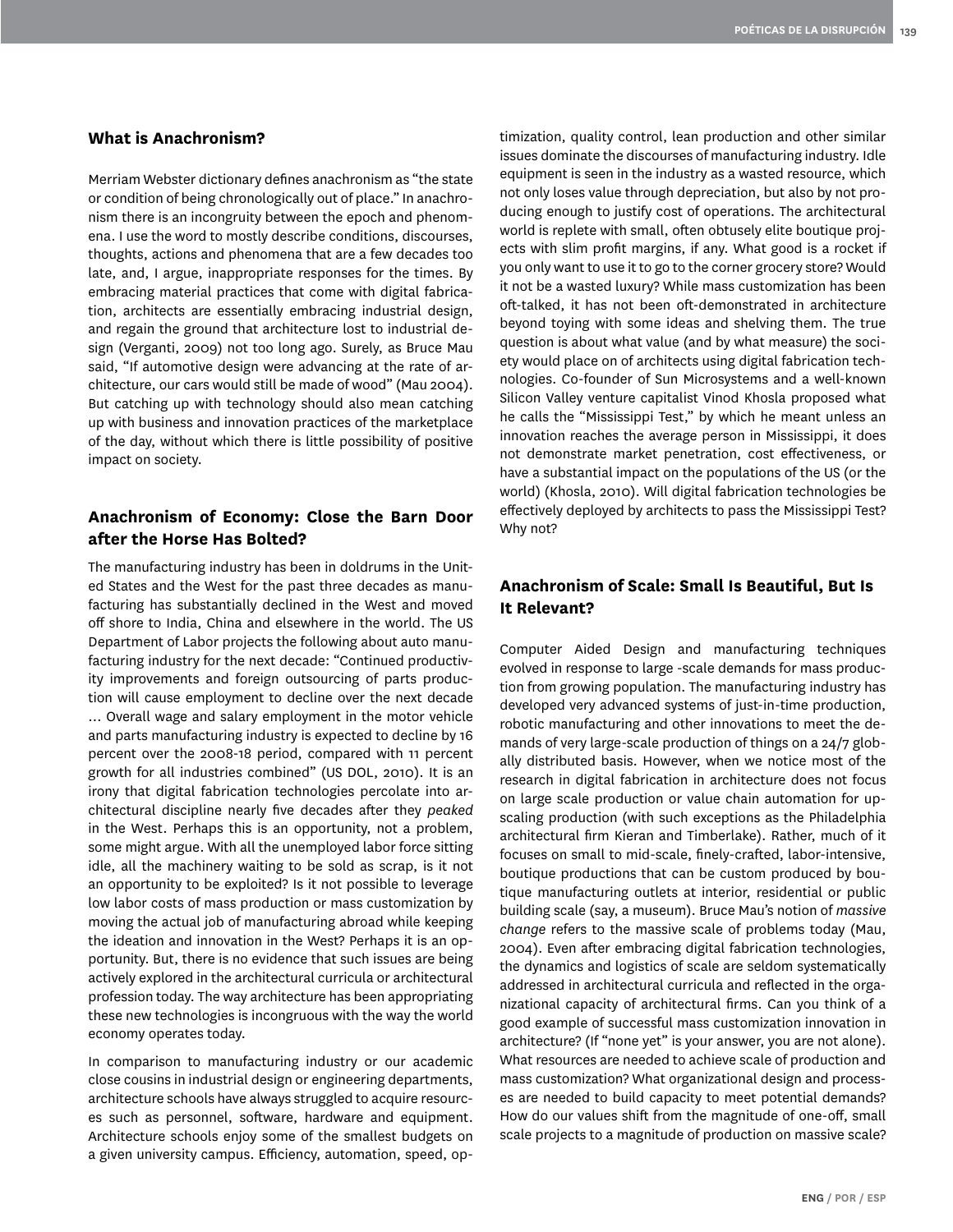There is confusion in architectural circles when it comes to understanding the crucial difference between *invention* and *innovation*. For most in architectural discipline the words are synonymous if not the same. But, innovation is a process of realizing an invention by taking it into marketplace and reaping the benefits of it in the form of cultural impact and economic payback to the inventors, thus creating recurring and exponential value (Andrew and Sirkin, 2007). Architects in the profession and academia produce many inventions, most of which happen to be one-off inventions with nowhere else to go beyond a single application or project. Often, little design knowledge is captured, little intellectual property worth repeated commercialization is patented or otherwise protected, and no market penetration for large scale impact is ever achieved. In other words, there is little interest or understanding of innovation in architectural circles where "innovation" is used as an adjective, not as a noun or a verb. Innovation requires knowledge of markets, commercialization process, entrepreneurship, finance, and management. These are the areas not valued or covered in architectural curricula today, twenty years after digital fabrication technologies were first popularized through Gehry's fishes. Ironically, much of architects' explorations end up being inventions that seek as yet unknown problems or, worse still, solve problems of little interest to the industry and the public at large. *Patenting* is often seen as a four letter word, right up there alongside the word "sin!" In the entire CuminCAD database, there is only one paper that talks explicitly about commercialization. That is perhaps so because digital fabrication is seen as a technical and technological problem to be solved, not necessarily as a systemic problem of innovation, production and commercialization. There are hardly a few examples where such an idea has been taken into commercialization phase (Barrow, 2006; Barrow & Al Arayedh, 2007).

# **Anachronism of Affordability: What About the Other 90% of the World?**

| GDP per capita: Current US\$ per person |            |       |       |       |      |      |
|-----------------------------------------|------------|-------|-------|-------|------|------|
|                                         |            | 2006  | 1990  | 1980  | 1970 | 1960 |
| Chile                                   | <b>CHL</b> | 8858  | 2395  | 2468  | 938  | 551  |
| Colombia                                | COL        | 3367  | 1155  | 1178  | 320  | 240  |
| India                                   | <b>IND</b> | 792   | 369   | 267   | 111  | 82   |
| United States                           | <b>USA</b> | 43468 | 22480 | 11991 | 4878 | 2796 |

*Table 1. GDP Per Capita. Source: EarthTrends Searchable Database Results*

Manufacturing is an expensive and capital intensive enterprise. A number of up-front and fixed costs mean raising significant amount of capital to establish the labs, train new staff, and manage the operations, and provide raw materials. A number of engineering colleges have traditionally established such workshops and trained budding engineers in the ways of the industry. Those colleges operate on multimillion-dollar grants, industry consortia, and create knowledge for industry's advancement and commercialization. A return on their investment is often substantially higher than that of an architecture school. To a large measure such a return is based on the intellectual property generated and commercialized.

Gone are the days when states lavishly spent money on education. At a time when state resources available to educational institutions has been averaging 20%, how easy is it for architecture schools today to afford expensive infrastructure to prepare professionals who will have little or no access to such technology once they graduate? Worse still, are we preparing our graduates with sound knowledge and skills in the innovation process as a whole, rather than on the use of mere technologies and techniques? While it is relatively easier for the architecture schools in the United States and the West to acquire such expensive resources, what will the schools of architecture in the rest of the world do where the GDP is a fraction of what it is in the West (see the table above)? What does digital fabrication mean to developing countries where the question of massive scale is one of their biggest challenges? At what cost and to what effect should such expensive technologies be made available to architecture schools and toward what end?

### **Conclusions**

In summary, this paper presents a critique of the way digital fabrication is being approached in architectural academia and the profession, and raises questions of relevance that must be raised conscientiously so that constructive trails can be blazed toward curricula and practices that can be best aligned with the true problems of the world and be of true service to the world: are we equipping ourselves to face a world of 9 billion people and their problems? How can we best re-strategize the role of digital fabrication in architecture?

#### **References**

Barrow, L.R. (2006). *Performance House: A CADCAM Modular House System, Synthetic Landscapes.* Proceedings of the 25th Annual Conference of the Association for Computer-Aided Design in Architecture, pp. 104-121.

— & Shaima, A.A (2007, 19-21 April). *Emerging Technololgy – Dilemma and Opportunities in Housing, CAADRIA 2007.* Proceedings of the 12th International Conference on Computer Aided Architectural Design Research in Asia, Nanjing, China.